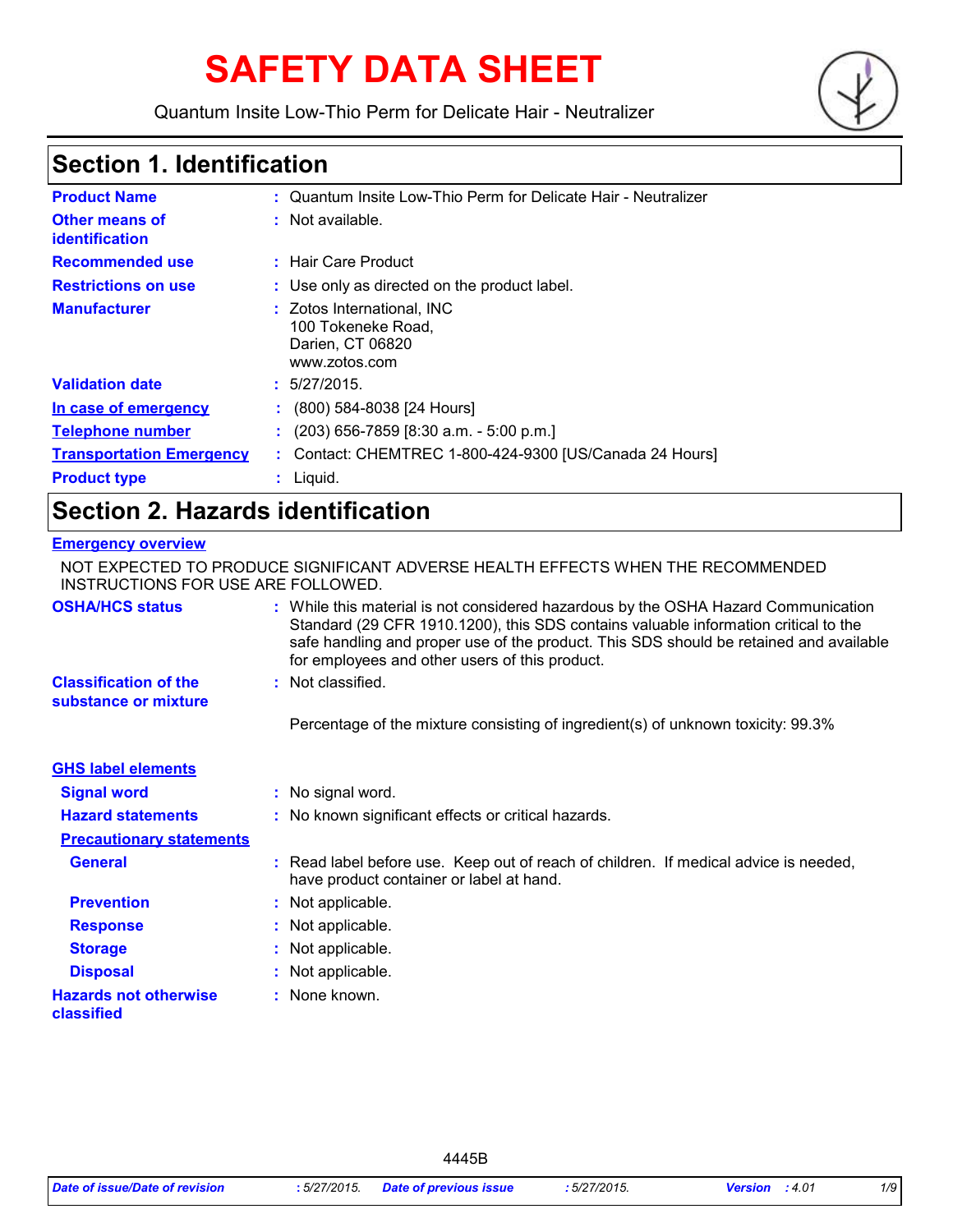### **Section 3. Composition/information on ingredients**

#### **Substance/mixture :**

: Mixture

#### **United States**

| <b>Name</b>       | $\bullet$<br>70 | <b>CAS number</b> |
|-------------------|-----------------|-------------------|
| hydrogen peroxide | 2.18            | 7722-84-1         |

Any concentration shown as a range is to protect confidentiality or is due to batch variation.

**There are no additional ingredients present which, within the current knowledge of the supplier and in the concentrations applicable, are classified as hazardous to health or the environment and hence require reporting in this section.**

**Occupational exposure limits, if available, are listed in Section 8.**

### **Section 4. First aid measures**

| <b>Description of necessary first aid measures</b> |  |  |
|----------------------------------------------------|--|--|
|                                                    |  |  |

| <b>Eye contact</b>                | : Immediately flush eyes with running water for at least 15 minutes, keeping eyelids open.<br>Get medical attention if you feel unwell. |
|-----------------------------------|-----------------------------------------------------------------------------------------------------------------------------------------|
| <b>Inhalation</b>                 | : Remove victim to fresh air and keep at rest in a position comfortable for breathing. Get<br>medical attention if you feel unwell.     |
| <b>Skin contact</b>               | : Wash the contaminated skin gently and thoroughly with running water and non-abrasive<br>soap.                                         |
| <b>Ingestion</b>                  | : Call physician immediately.                                                                                                           |
|                                   | Indication of immediate medical attention and special treatment needed, if necessary                                                    |
| <b>Notes to physician</b>         | : Treat symptomatically.                                                                                                                |
| <b>Specific treatments</b>        | : No specific treatment.                                                                                                                |
| <b>Protection of first-aiders</b> | : Use suitable protective equipment (section 8).                                                                                        |

#### **See toxicological information (Section 11)**

### **Section 5. Fire-fighting measures**

| <b>Extinguishing media</b>                               |                                                                                                                                                                                                     |
|----------------------------------------------------------|-----------------------------------------------------------------------------------------------------------------------------------------------------------------------------------------------------|
| <b>Suitable extinguishing</b><br>media                   | : Use an extinguishing agent suitable for the surrounding fire.                                                                                                                                     |
| <b>Unsuitable extinguishing</b><br>media                 | : None known.                                                                                                                                                                                       |
| <b>Specific hazards arising</b><br>from the chemical     | : In a fire or if heated, a pressure increase will occur and the container may burst.                                                                                                               |
| <b>Hazardous thermal</b><br>decomposition products       | Decomposition products may include the following materials:<br>carbon dioxide<br>carbon monoxide<br>nitrogen oxides<br>halogenated compounds                                                        |
| <b>Special protective actions</b><br>for fire-fighters   | : Promptly isolate the scene by removing all persons from the vicinity of the incident if<br>there is a fire. No action shall be taken involving any personal risk or without suitable<br>training. |
| <b>Special protective</b><br>equipment for fire-fighters | Fire-fighters should wear appropriate protective equipment and self-contained breathing<br>apparatus (SCBA) with a full face-piece operated in positive pressure mode.                              |
|                                                          |                                                                                                                                                                                                     |

| Date of issue/Date of revision | : 5/27/2015 | пет<br>. | F/27/204F<br>$\sim$<br>72015 | . 4.01<br>Version | 2/9<br>__ |
|--------------------------------|-------------|----------|------------------------------|-------------------|-----------|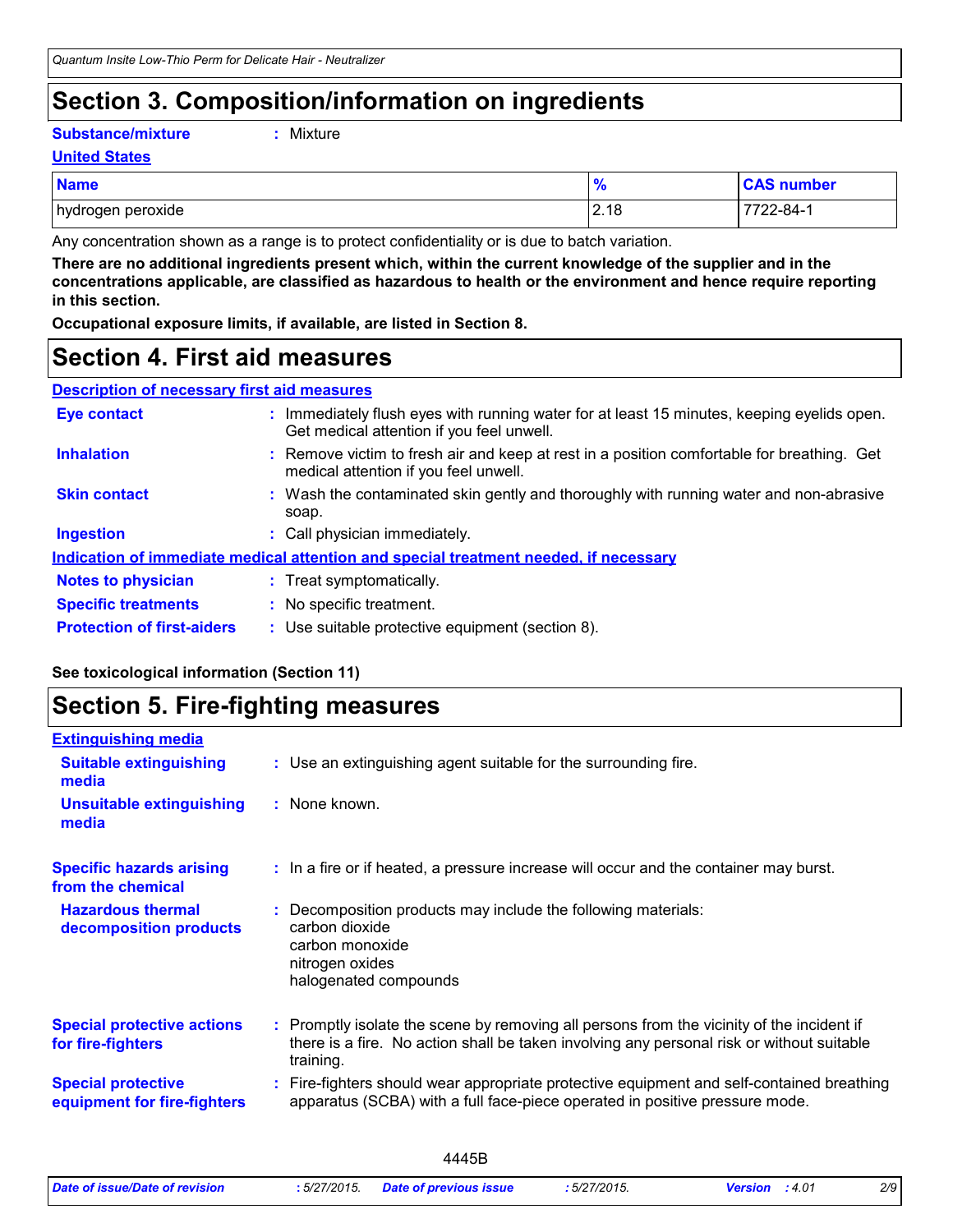### **Section 6. Accidental release measures**

|                                                              | <b>Personal precautions, protective equipment and emergency procedures</b>                                                                                                                                                                                                                                                                    |
|--------------------------------------------------------------|-----------------------------------------------------------------------------------------------------------------------------------------------------------------------------------------------------------------------------------------------------------------------------------------------------------------------------------------------|
| For non-emergency<br>personnel                               | : No action shall be taken involving any personal risk or without suitable training.<br>Evacuate surrounding areas. Keep unnecessary and unprotected personnel from<br>entering. Do not touch or walk through spilled material. Put on appropriate personal<br>protective equipment.                                                          |
|                                                              | For emergency responders : If specialised clothing is required to deal with the spillage, take note of any information<br>in Section 8 on suitable and unsuitable materials. See also the information in "For non-<br>emergency personnel".                                                                                                   |
| <b>Environmental precautions</b>                             | : Avoid dispersal of spilled material and runoff and contact with soil, waterways, drains<br>and sewers. Inform the relevant authorities if the product has caused environmental<br>pollution (sewers, waterways, soil or air).                                                                                                               |
| <b>Methods and materials for containment and cleaning up</b> |                                                                                                                                                                                                                                                                                                                                               |
| <b>Small spill</b>                                           | : Stop leak if without risk. Dilute with water and mop up if water-soluble.                                                                                                                                                                                                                                                                   |
| Large spill                                                  | : Stop leak if without risk. Contain and collect spillage with non-combustible, absorbent<br>material e.g. sand, earth, vermiculite or diatomaceous earth and place in container for<br>disposal according to local regulations (see Section 13). Note: see Section 1 for<br>emergency contact information and Section 13 for waste disposal. |

### **Section 7. Handling and storage**

#### **Precautions for safe handling**

| <b>Protective measures</b>                                                | : Put on appropriate personal protective equipment (see Section 8).                                                                                                                                                                                                                |
|---------------------------------------------------------------------------|------------------------------------------------------------------------------------------------------------------------------------------------------------------------------------------------------------------------------------------------------------------------------------|
| <b>Advice on general</b><br>occupational hygiene                          | : Eating, drinking and smoking should be prohibited in areas where this material is<br>handled, stored and processed. Remove contaminated clothing and protective<br>equipment before entering eating areas. See also Section 8 for additional information<br>on hygiene measures. |
| <b>Conditions for safe storage,</b><br>including any<br>incompatibilities | Store in accordance with local regulations. Store in original container protected from<br>direct sunlight in a dry, cool and well-ventilated area, away from incompatible materials<br>(see Section 10) and food and drink.                                                        |

### **Section 8. Exposure controls/personal protection**

#### **United States**

#### **Control parameters**

#### **Occupational exposure limits**

| <b>Ingredient name</b> | <b>Exposure limits</b>                    |
|------------------------|-------------------------------------------|
| hydrogen peroxide      | <b>ACGIH TLV (United States, 4/2014).</b> |
|                        | TWA: 1 ppm 8 hours.                       |
|                        | TWA: 1.4 mg/m <sup>3</sup> 8 hours.       |
|                        | OSHA PEL 1989 (United States, 3/1989).    |
|                        | TWA: 1 ppm 8 hours.                       |
|                        | TWA: 1.4 mg/m <sup>3</sup> 8 hours.       |
|                        | NIOSH REL (United States, 10/2013).       |
|                        | TWA: 1 ppm 10 hours.                      |
|                        | TWA: 1.4 mg/m <sup>3</sup> 10 hours.      |
|                        | OSHA PEL (United States, 2/2013).         |
|                        | TWA: 1 ppm 8 hours.                       |
|                        | TWA: 1.4 mg/m <sup>3</sup> 8 hours.       |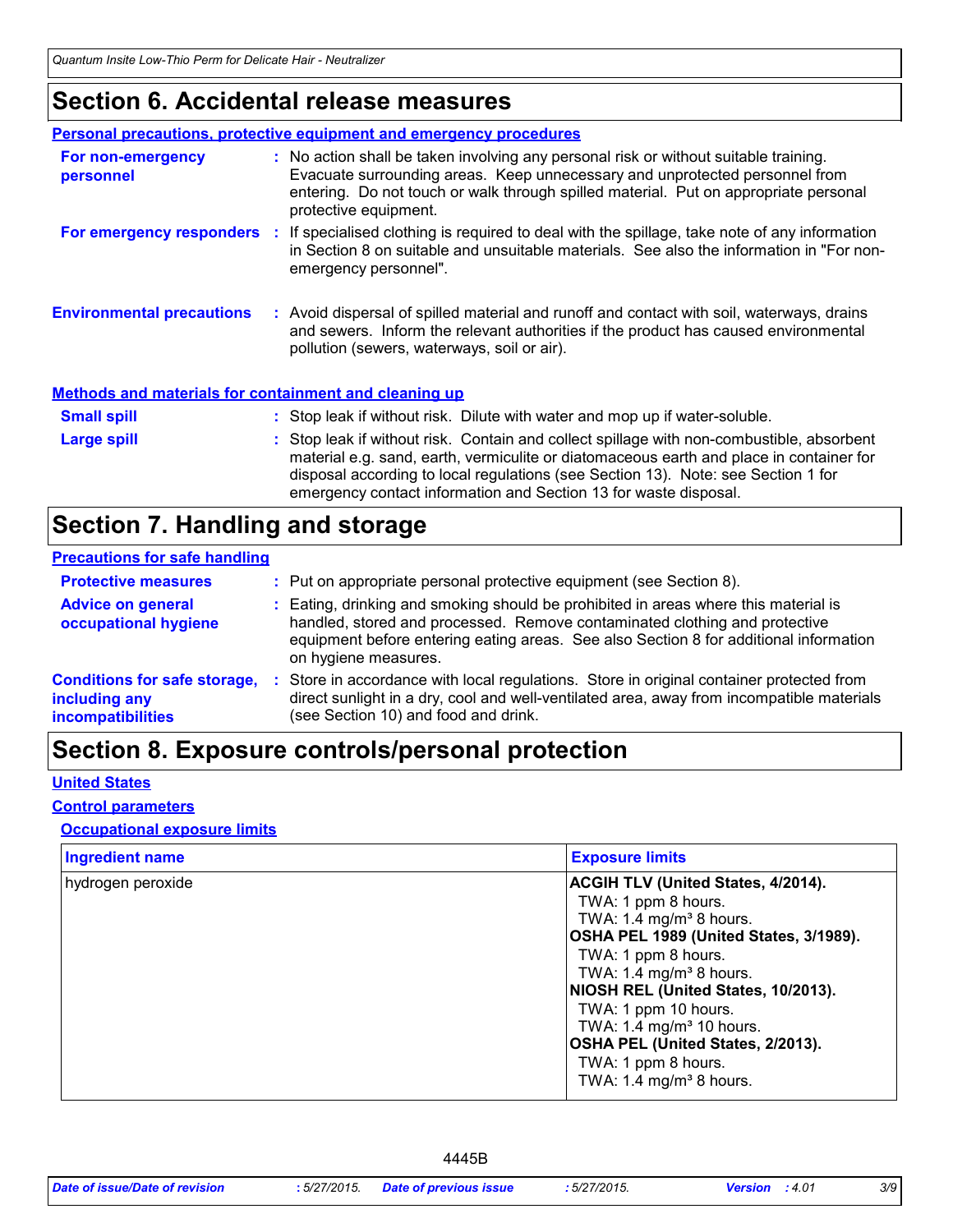### **Section 8. Exposure controls/personal protection**

| <b>Appropriate engineering</b>                   | : Good general ventilation should be sufficient to control worker exposure to airborne                                                                                                                                                                                                                                          |
|--------------------------------------------------|---------------------------------------------------------------------------------------------------------------------------------------------------------------------------------------------------------------------------------------------------------------------------------------------------------------------------------|
| <b>controls</b>                                  | contaminants.                                                                                                                                                                                                                                                                                                                   |
| <b>Environmental exposure</b><br><b>controls</b> | : Emissions from ventilation or work process equipment should be checked to ensure<br>they comply with the requirements of environmental protection legislation. In some<br>cases, fume scrubbers, filters or engineering modifications to the process equipment<br>will be necessary to reduce emissions to acceptable levels. |

| <b>Individual protection measures</b> |                                                                                                                                                                                                                                                                                                                            |
|---------------------------------------|----------------------------------------------------------------------------------------------------------------------------------------------------------------------------------------------------------------------------------------------------------------------------------------------------------------------------|
| <b>Hygiene measures</b>               |                                                                                                                                                                                                                                                                                                                            |
| <b>Hygiene measures</b>               | : When using do not eat, drink or smoke.                                                                                                                                                                                                                                                                                   |
| <b>Eye/face protection</b>            | : None.                                                                                                                                                                                                                                                                                                                    |
| <b>Skin protection</b>                |                                                                                                                                                                                                                                                                                                                            |
| <b>Hand protection</b>                | $:$ None.                                                                                                                                                                                                                                                                                                                  |
| <b>Body protection</b>                | : Wear suitable protective clothing.                                                                                                                                                                                                                                                                                       |
| <b>Other skin protection</b>          | : Appropriate footwear and any additional skin protection measures should be selected<br>based on the task being performed and the risks involved and should be approved by a<br>specialist before handling this product.                                                                                                  |
| <b>Other skin protection</b>          | : Appropriate footwear and any additional skin protection measures should be selected<br>based on the task being performed and the risks involved and should be approved by a<br>specialist before handling this product.                                                                                                  |
| <b>Respiratory protection</b>         | : Use a properly fitted, air-purifying or air-fed respirator complying with an approved<br>standard if a risk assessment indicates this is necessary. Respirator selection must be<br>based on known or anticipated exposure levels, the hazards of the product and the safe<br>working limits of the selected respirator. |

**Consult local authorities for acceptable exposure limits.**

### **Section 9. Physical and chemical properties**

| <b>Appearance</b>       |                                        |
|-------------------------|----------------------------------------|
| <b>Physical state</b>   | : Liquid. [Viscous liquid.]            |
| <b>Color</b>            | : Off-white.                           |
| Odor                    | $:$ Fragrant.                          |
| pH                      | : 3 to 4                               |
| <b>Boiling point</b>    | : $>100^{\circ}$ C ( $>212^{\circ}$ F) |
| <b>Flash point</b>      | : Closed cup: Not applicable.          |
| <b>Relative density</b> | $: 1.004$ to 1.01                      |

### **Section 10. Stability and reactivity**

| <b>Reactivity</b>                            | : No specific test data related to reactivity available for this product or its ingredients. |
|----------------------------------------------|----------------------------------------------------------------------------------------------|
| <b>Chemical stability</b>                    | : The product is stable.                                                                     |
| <b>Possibility of hazardous</b><br>reactions | : Under normal conditions of storage and use, hazardous reactions will not occur.            |
| <b>Conditions to avoid</b>                   | : No specific data.                                                                          |
| <b>Incompatible materials</b>                | No specific data.<br>÷.                                                                      |
|                                              | 4445B                                                                                        |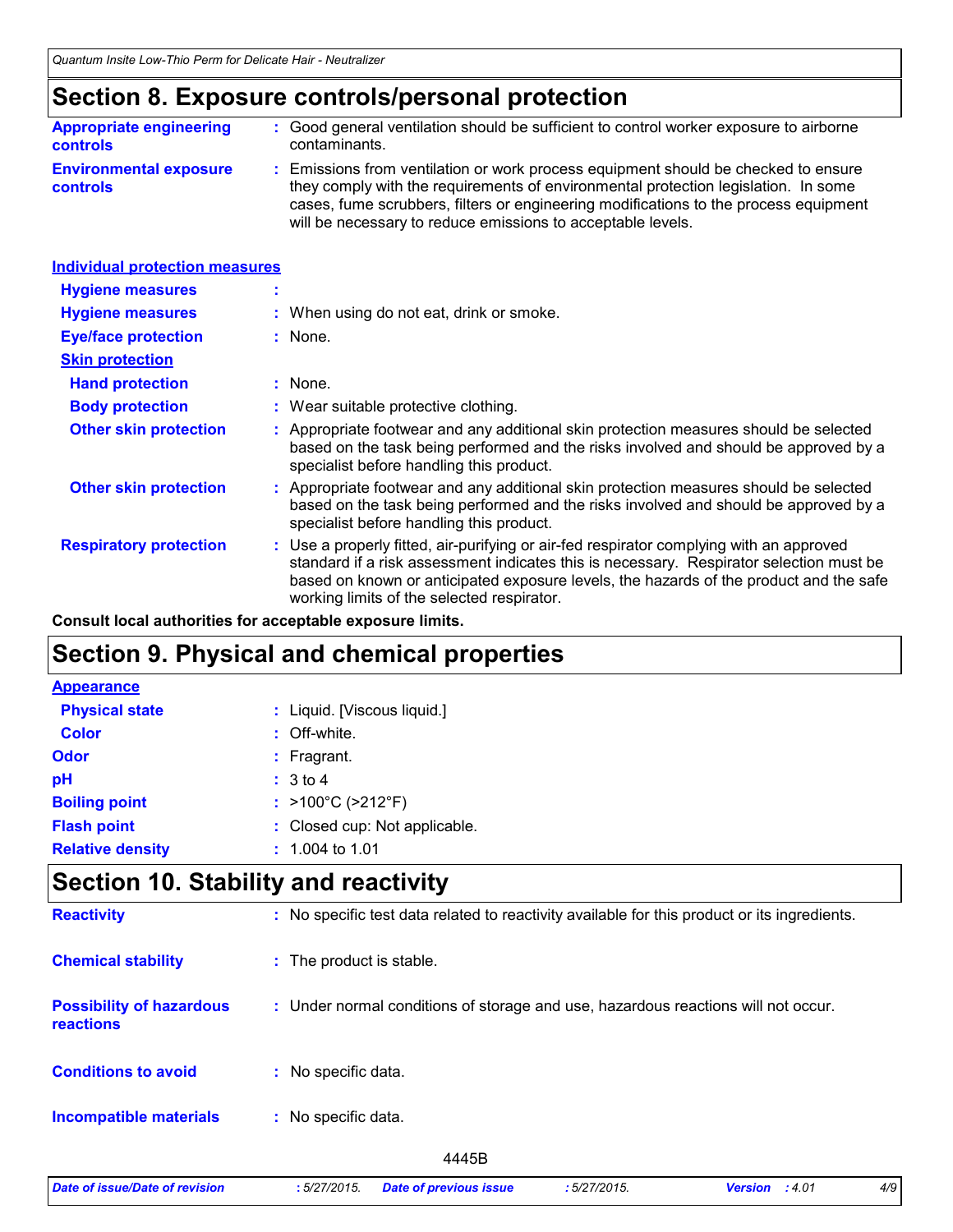### **Section 10. Stability and reactivity**

**Hazardous decomposition products**

Under normal conditions of storage and use, hazardous decomposition products should **:** not be produced.

### **Section 11. Toxicological information**

#### **United States**

**Information on toxicological effects**

#### **Acute toxicity**

Not available.

#### **Irritation/Corrosion**

| <b>Product/ingredient name</b> | <b>Result</b>           | <b>Species</b> | <b>Score</b> | <b>Exposure</b> | <b>Observation</b> |
|--------------------------------|-------------------------|----------------|--------------|-----------------|--------------------|
| hydrogen peroxide              | IEves - Severe irritant | Rabbit         |              | milligrams      |                    |

#### **Sensitization**

Not available.

#### **Mutagenicity**

Not available.

#### **Carcinogenicity**

Not available.

#### **Classification**

| <b>Product/ingredient name</b> | <b>OSHA</b> | <b>IARC</b> | <b>NTP</b> |
|--------------------------------|-------------|-------------|------------|
| hydrogen peroxide              |             |             |            |

#### **Reproductive toxicity**

Not available.

#### **Teratogenicity**

Not available.

#### **Specific target organ toxicity (single exposure)**

Not available.

### **Specific target organ toxicity (repeated exposure)**

Not available.

#### **Aspiration hazard**

Not available.

#### **Information on the likely routes of exposure :** Not available.

| <b>Potential acute health effects</b> |                                                                                                                     |
|---------------------------------------|---------------------------------------------------------------------------------------------------------------------|
| <b>Eye contact</b>                    | : No known significant effects or critical hazards.                                                                 |
| <b>Inhalation</b>                     | Exposure to decomposition products may cause a health hazard. Serious effects may<br>be delayed following exposure. |
| <b>Skin contact</b>                   | : No known significant effects or critical hazards.                                                                 |
| <b>Ingestion</b>                      | : No known significant effects or critical hazards.                                                                 |
|                                       | Symptoms related to the physical, chemical and toxicological characteristics                                        |
| <b>Eye contact</b>                    | No specific data.                                                                                                   |
| <b>Inhalation</b>                     | No specific data.                                                                                                   |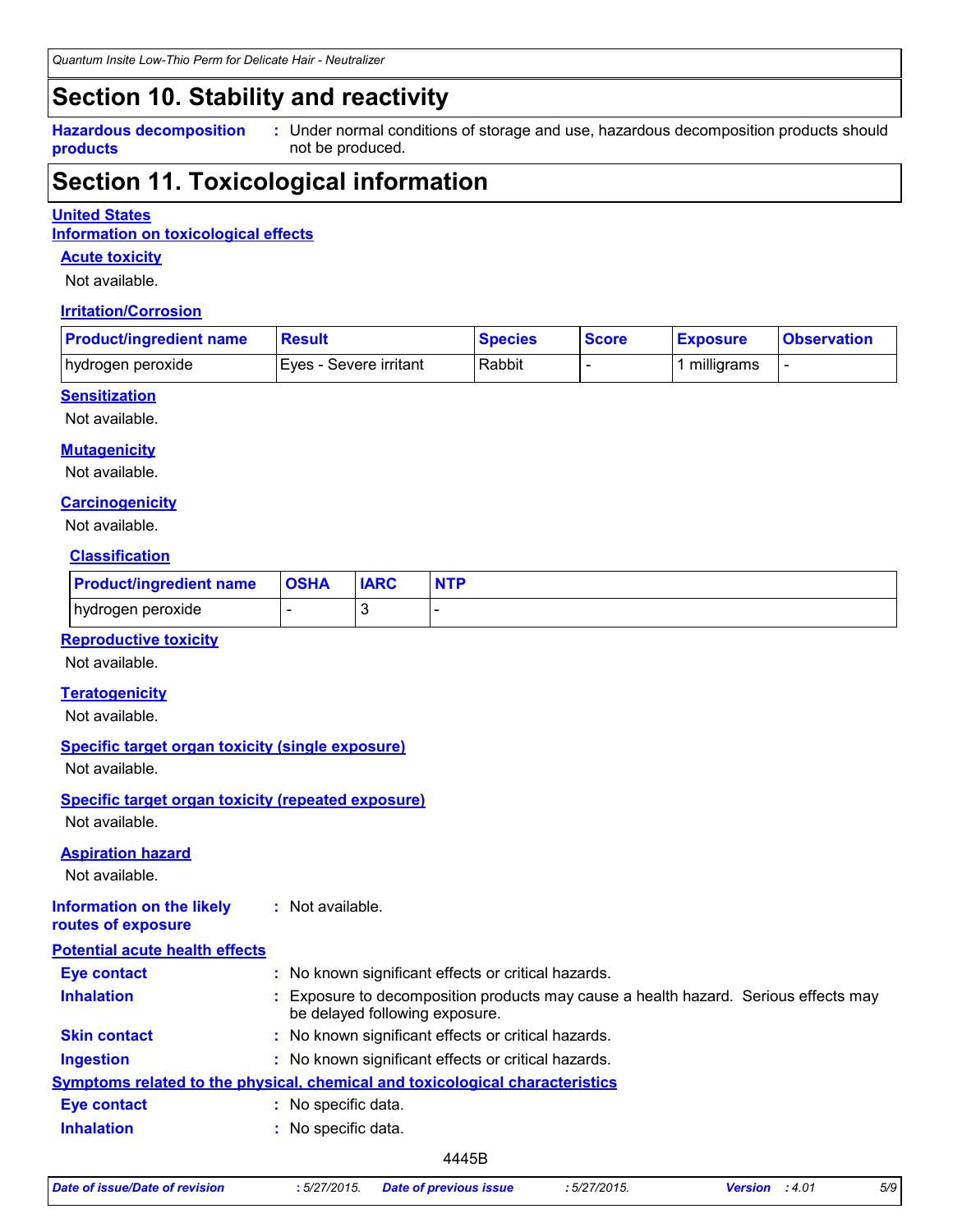### **Section 11. Toxicological information**

| <b>Skin contact</b>                               | : No specific data.                                                                      |
|---------------------------------------------------|------------------------------------------------------------------------------------------|
| <b>Ingestion</b>                                  | : No specific data.                                                                      |
|                                                   | Delayed and immediate effects and also chronic effects from short and long term exposure |
| <b>Short term exposure</b>                        |                                                                                          |
| <b>Potential immediate</b><br>effects             | : Not available.                                                                         |
| <b>Potential delayed effects</b>                  | : Not available.                                                                         |
| <b>Long term exposure</b>                         |                                                                                          |
| <b>Potential immediate</b><br>effects             | : Not available.                                                                         |
| <b>Potential delayed effects : Not available.</b> |                                                                                          |
| <b>Potential chronic health effects</b>           |                                                                                          |
| Not available.                                    |                                                                                          |
| <b>General</b>                                    | : No known significant effects or critical hazards.                                      |
| <b>Carcinogenicity</b>                            | : No known significant effects or critical hazards.                                      |
| <b>Mutagenicity</b>                               | : No known significant effects or critical hazards.                                      |
| <b>Teratogenicity</b>                             | : No known significant effects or critical hazards.                                      |
| <b>Developmental effects</b>                      | : No known significant effects or critical hazards.                                      |
| <b>Fertility effects</b>                          | : No known significant effects or critical hazards.                                      |
| <b>Numerical measures of toxicity</b>             |                                                                                          |
| <b>Acute toxicity estimates</b>                   |                                                                                          |
| Not available.                                    |                                                                                          |

## **Section 12. Ecological information**

### **United States**

#### **Toxicity**

| <b>Product/ingredient name</b> | <b>Result</b>                      | <b>Species</b>                                               | <b>Exposure</b> |
|--------------------------------|------------------------------------|--------------------------------------------------------------|-----------------|
| hydrogen peroxide              | Acute EC50 1.2 mg/l Marine water   | Algae - Dunaliella tertiolecta -<br>Exponential growth phase | 72 hours        |
|                                | Acute EC50 5.38 mg/l Fresh water   | Algae - Pseudokirchneriella<br>subcapitata                   | 96 hours        |
|                                | Acute EC50 2320 µg/l Fresh water   | Daphnia - Daphnia magna -<br>Neonate                         | 48 hours        |
|                                | Acute LC50 93 ppm Fresh water      | Fish - Oncorhynchus mykiss                                   | 96 hours        |
|                                | Chronic NOEC 989.7 ppm Fresh water | Fish - Oncorhynchus<br>tshawytscha - Egg                     | 43 days         |

#### **Persistence and degradability**

Not available.

#### **Bioaccumulative potential**

| <b>Product/ingredient name</b>                           | $LogP_{ow}$                                         | <b>BCF</b> | <b>Potential</b> |
|----------------------------------------------------------|-----------------------------------------------------|------------|------------------|
| hydrogen peroxide                                        | -1.36                                               |            | low              |
| <b>Mobility in soil</b><br><b>Soil/water partition</b>   | : Not available.                                    |            |                  |
| <b>coefficient (Koc)</b><br><b>Other adverse effects</b> | : No known significant effects or critical hazards. |            |                  |

| Date of issue/Date of revision | :5/27/2015. | <b>Date of previou</b> |
|--------------------------------|-------------|------------------------|
|--------------------------------|-------------|------------------------|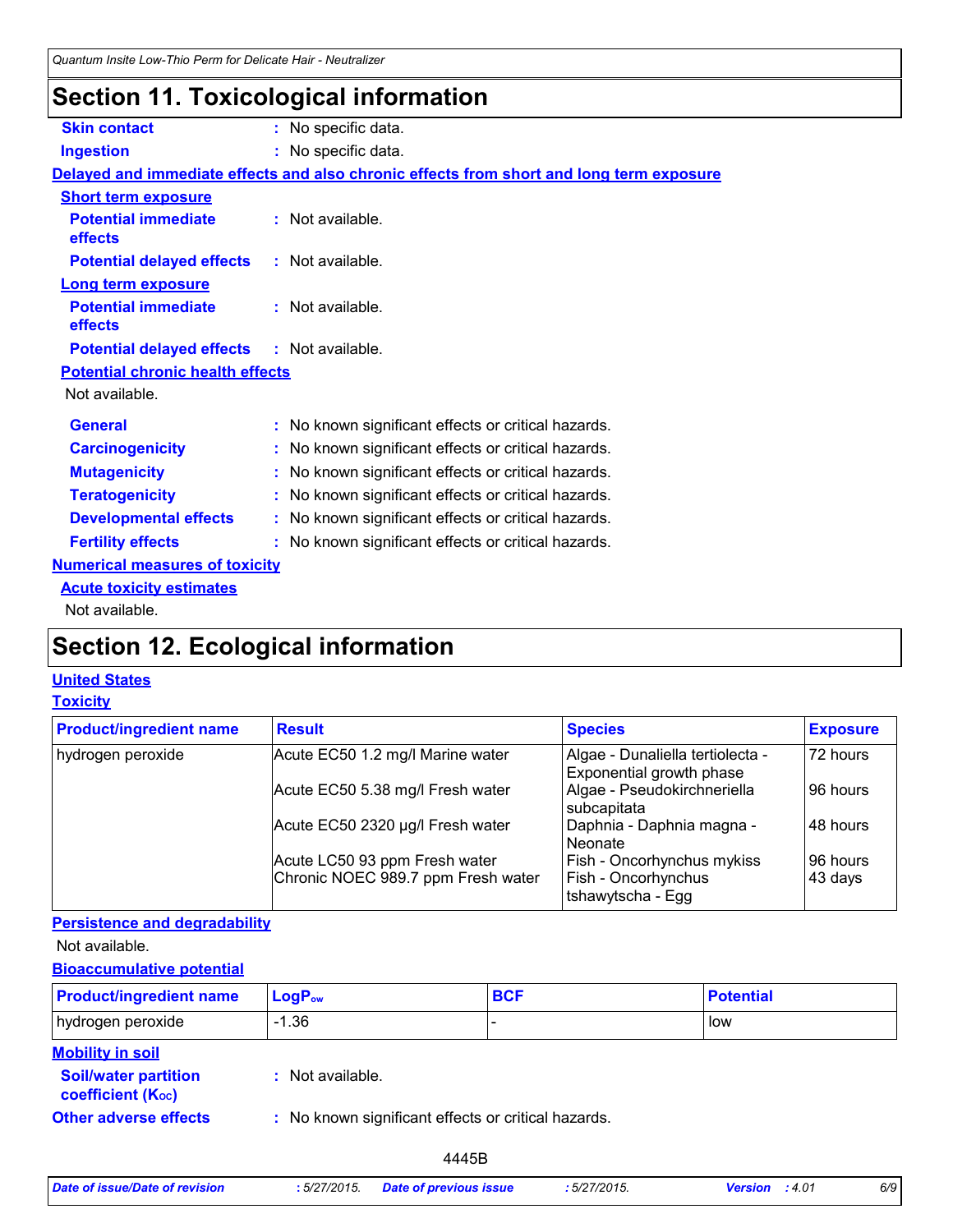### **Section 13. Disposal considerations**

#### **Disposal methods :**

Disposal of this product, solutions and any by-products should at all times comply with the requirements of environmental protection and waste disposal legislation and any regional local authority requirements.

### **Section 14. Transport information**

| <b>Regulatory</b><br>information       | <b>UN number</b>         | <b>Proper shipping name</b> | <b>Classes</b> |                          | PG* Label | <b>Additional</b><br>information |
|----------------------------------------|--------------------------|-----------------------------|----------------|--------------------------|-----------|----------------------------------|
| <b>DOT Classification</b>              | <b>Not</b><br>regulated. |                             |                | $\overline{\phantom{0}}$ |           |                                  |
| <b>TDG Classification</b>              | <b>Not</b><br>regulated. |                             |                | -                        |           |                                  |
| <b>Mexico</b><br><b>Classification</b> | Not<br>regulated.        |                             |                | $\overline{\phantom{a}}$ |           |                                  |
| <b>ADR/RID Class</b>                   | <b>Not</b><br>regulated. |                             |                | -                        |           |                                  |
| <b>IMDG Class</b>                      | Not<br>regulated.        |                             |                | -                        |           |                                  |
| <b>IATA-DGR Class</b>                  | <b>Not</b><br>regulated. |                             |                | -                        |           |                                  |

PG\* : Packing group

### **Section 15. Regulatory information**

| <b>U.S. Federal regulations</b>                                                   |  | TSCA 8(a) PAIR: decamethyltetrasiloxane; a-hexylcinnamaldehyde; 2-(4-tert-butylbenzyl<br>)propionaldehyde |
|-----------------------------------------------------------------------------------|--|-----------------------------------------------------------------------------------------------------------|
|                                                                                   |  | <b>TSCA 8(a) CDR Exempt/Partial exemption: Not determined</b>                                             |
|                                                                                   |  | United States inventory (TSCA 8b): Not determined.                                                        |
|                                                                                   |  | Clean Water Act (CWA) 311: Phosphoric acid, solution                                                      |
| <b>Clean Air Act Section 112</b><br>(b) Hazardous Air<br><b>Pollutants (HAPS)</b> |  | : Not listed                                                                                              |
| <b>Clean Air Act Section 602</b><br><b>Class I Substances</b>                     |  | : Not listed                                                                                              |
| <b>Clean Air Act Section 602</b><br><b>Class II Substances</b>                    |  | : Not listed                                                                                              |
| <b>DEA List I Chemicals</b><br>(Precursor Chemicals)                              |  | : Not listed                                                                                              |
| <b>DEA List II Chemicals</b><br><b>(Essential Chemicals)</b>                      |  | : Not listed                                                                                              |
| <b>SARA 302/304</b>                                                               |  |                                                                                                           |
| <b>Composition/information on ingredients</b>                                     |  |                                                                                                           |

|                   |      |            | <b>SARA 302 TPQ</b> |           | <b>SARA 304 RQ</b> |           |  |
|-------------------|------|------------|---------------------|-----------|--------------------|-----------|--|
| <b>Name</b>       | 70   | <b>EHS</b> | (lbs)               | (gallons) | (lbs)              | (gallons) |  |
| hydrogen peroxide | 2.18 | Yes.       | 1000                | 106.1     | 1000               | 106.1     |  |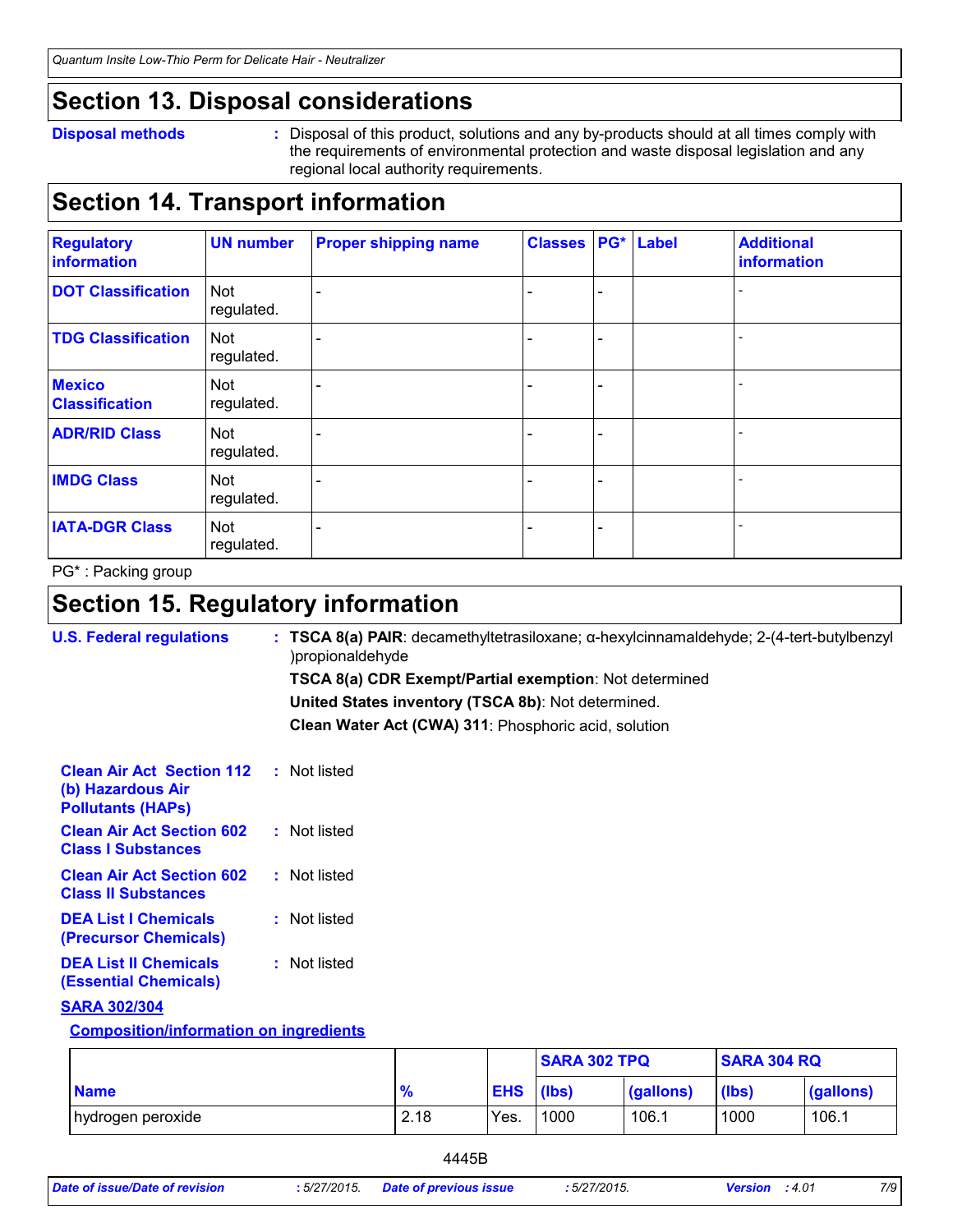### **Section 15. Regulatory information**

**SARA 304 RQ :** 45861 lbs / 20820.9 kg [3437.7 gal / 13013.1 L]

#### **SARA 311/312**

**Classification :** Not applicable.

#### **Composition/information on ingredients**

| <b>Name</b>         | $\frac{9}{6}$ | <b>Fire</b> | <b>Sudden</b><br>hazard release of<br><b>pressure</b> | <b>Reactive</b> | <b>Immediate</b><br>(acute)<br>health<br><b>hazard</b> | <b>Delayed</b><br>(chronic)<br>health<br>hazard |
|---------------------|---------------|-------------|-------------------------------------------------------|-----------------|--------------------------------------------------------|-------------------------------------------------|
| I hydrogen peroxide | 2.18          | No.         | No.                                                   | INo.            | Yes.                                                   | No.                                             |

#### **Massachusetts : State regulations**

The following components are listed: HYDROGEN PEROXIDE

- 
- **New York :** The following components are listed: Hydrogen peroxide
- **New Jersey :** The following components are listed: HYDROGEN PEROXIDE
- 
- **Pennsylvania :** None of the components are listed.

#### **California Prop. 65**

CALIFORNIA PROPOSITION 65: The following statement is made in order to comply with the California Safe Drinking Water and Toxic Enforcement Act of 1986. This product is not known to the State of California to cause cancer.

#### Not available.

#### **International regulations**

**Chemical Weapon Convention List Schedules I, II & III Chemicals**

Not listed.

#### **Montreal Protocol (Annexes A, B, C, E)**

Not listed.

#### **Stockholm Convention on Persistent Organic Pollutants**

Not listed.

#### **Rotterdam Convention on Prior Inform Consent (PIC)**

Not listed.

#### **UNECE Aarhus Protocol on POPs and Heavy Metals**

Not listed.

#### **Canada**

| <b>WHMIS (Canada)</b>        | : Not controlled under WHMIS (Canada). |
|------------------------------|----------------------------------------|
| <b>Canadian lists</b>        |                                        |
| <b>Canadian NPRI</b>         | : None of the components are listed.   |
| <b>CEPA Toxic substances</b> | : None of the components are listed.   |
| <b>Canada inventory</b>      | : Not determined.                      |

**This product has been classified in accordance with the hazard criteria of the Controlled Products Regulations and the MSDS contains all the information required by the Controlled Products Regulations.**

#### **Mexico**

**Classification :**